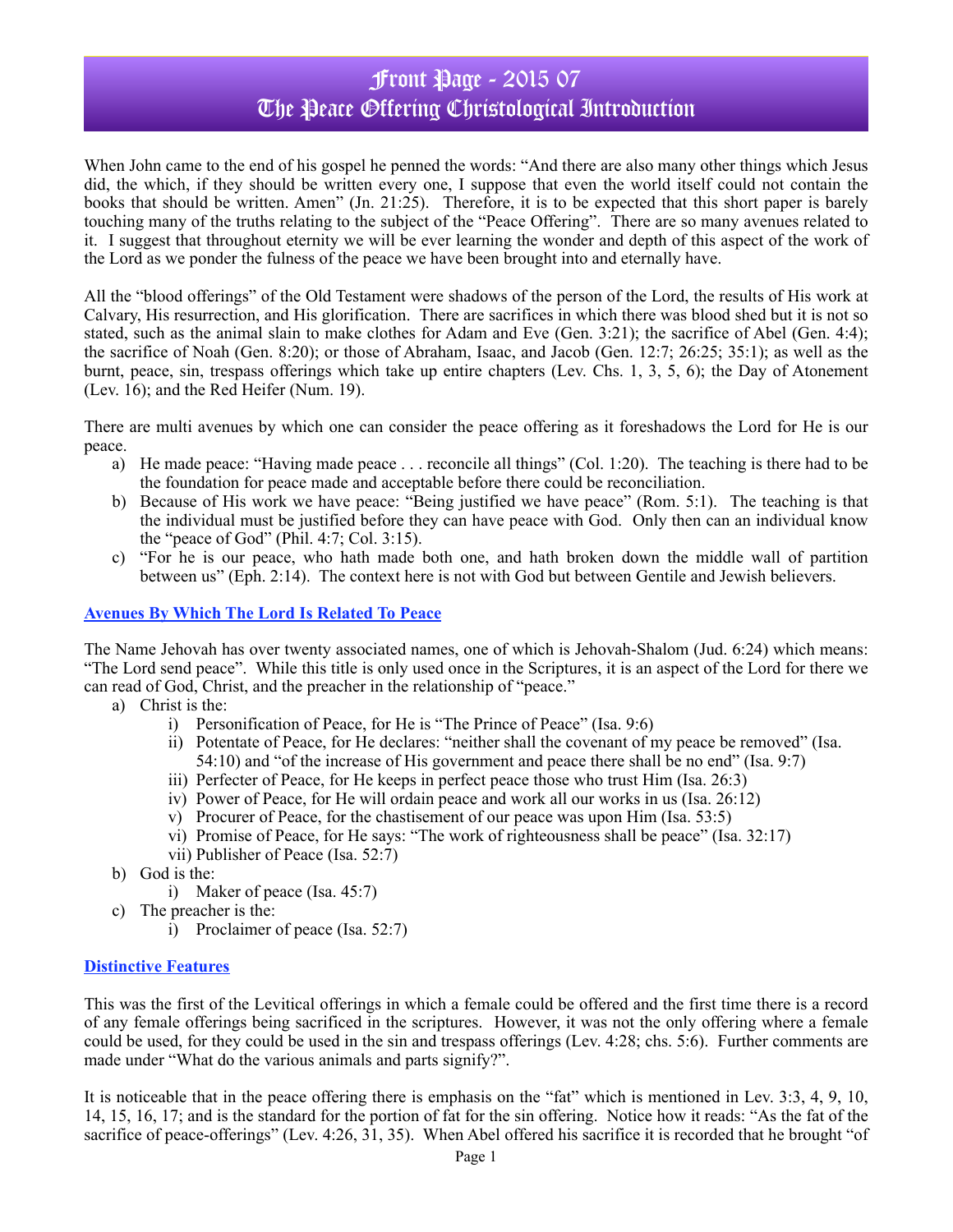# Front Page - 2015 07 The Peace Offering Christological Introduction

the firstlings of his flock, and of the fat thereof", yet we never read of the blood of an offering until the Passover (Ex. 12:7). God calls the fat, "the fat of my sacrifice" (Ex. 23:18) and declares: "All the fat is the Lord's" (Lev. 3:16).

### **What Do The Various Animals And Parts Signify?**

- 1) The male
	- a) The scriptures teach: "quit you like men, be strong" (1 Cor. 16:13). There is a close connection between the significance of the "male" (Lev. 3:1), the "goat" (Lev. 3:12), and the "living creatures" of Ezek. 1:5, 13). The male indicates unwavering resoluteness in standing against all opposition and temptation. But the "opposing's" of the Lord were not harsh arrogant disregard for all others but as the goat typified, He was comely, beautiful in His goings (Prov. 30:29-30), and like the living creatures of Ezekiel there was no turning of Him from the pathway. He went straight forward (Ezek. 1:9, 12).
	- b) The male also indicates the position of headship and leadership in the government of God.
- 2) The female also indicates a position in the government of God which is submission to the head. Each in their own place for the greater glory of God. In this avenue the Lord is seen in the glory of His servanthood as One sent by God and the Father. The servanthood of the Lord is again stressed in Isaiah where He is prophetically spoken of as:
	- a) "Behold my Servant, whom I uphold; Mine elect, in whom my soul delighteth" (Isa. 42:1)
	- b) "Thou art my Servant, O Israel, in whom I will be glorified" (Isa. 49:3) (while this has reference to Israel, yet in its fulfillment it goes beyond Israel.
	- c) "Behold my Servant shall deal prudently" (Isa. 52:13)
	- d) "By His knowledge shall My righteous Servant justify many" (Isa. 53:11)
	- e) This is God's fellow (Zech. 13:7) who was God's "Helpmeet", a man perfectly suited for the declaration (manifestation) of God (Jn. 1:18) and the salvation of mankind (Jn. 4:42). As such He was typified by the servant who said: "I love my master, my wife, and my children" (Ex. 21:5), and so foreshadowing the servant's love.
	- f) He is seen prophetically as the servant who was pictured as the "Polished Shaft" (Isa. 49:1-5), the perfections of the servant.
- 3) Without blemish
	- a) Christ was the only man who walked in fellowship with God, totally imperviousness to sin and defilement. Nothing external could arouse corruption within, and nothing within saw opportunity to sin.
	- b) In contrast to the burnt offering where being "without blemish" indicated there was nothing of deformity and sin in Christ that negated His perfect acceptance with God, here being "without blemish" indicates that there is nothing in Christ and nothing done by Him which caused a broken fellowship and peace with God. Christ never knew what it was to have a troubled conscience, to come to God in confession of sin, never knew what it was to quench or grieve the Spirit of God, nor cause a furrow on the brow of God.
	- c) The life of Christ was mentally, socially, physically, and emotionally a constant life of perfect fellowship with God, a life of unreserved concord. Christ could not sin because not only was it totally obnoxious to Him, but such was His love for the Father that He would never hurt, grieve, or sadden the heart of the Father. Furthermore, not only would it have grieved His conscience but sorrow would have filled His heart because of the grief it would have brought to the Father and the victory given to Satan. When there is love for another, nothing is done which causes the loved one sadness. If the Lord had sinned (which He could not) it would have meant the Godhead divided and He was siding with Satan, and to all infernal and terrestrial and celestial beings that God does not and cannot fully satisfy, and He does not love completely.